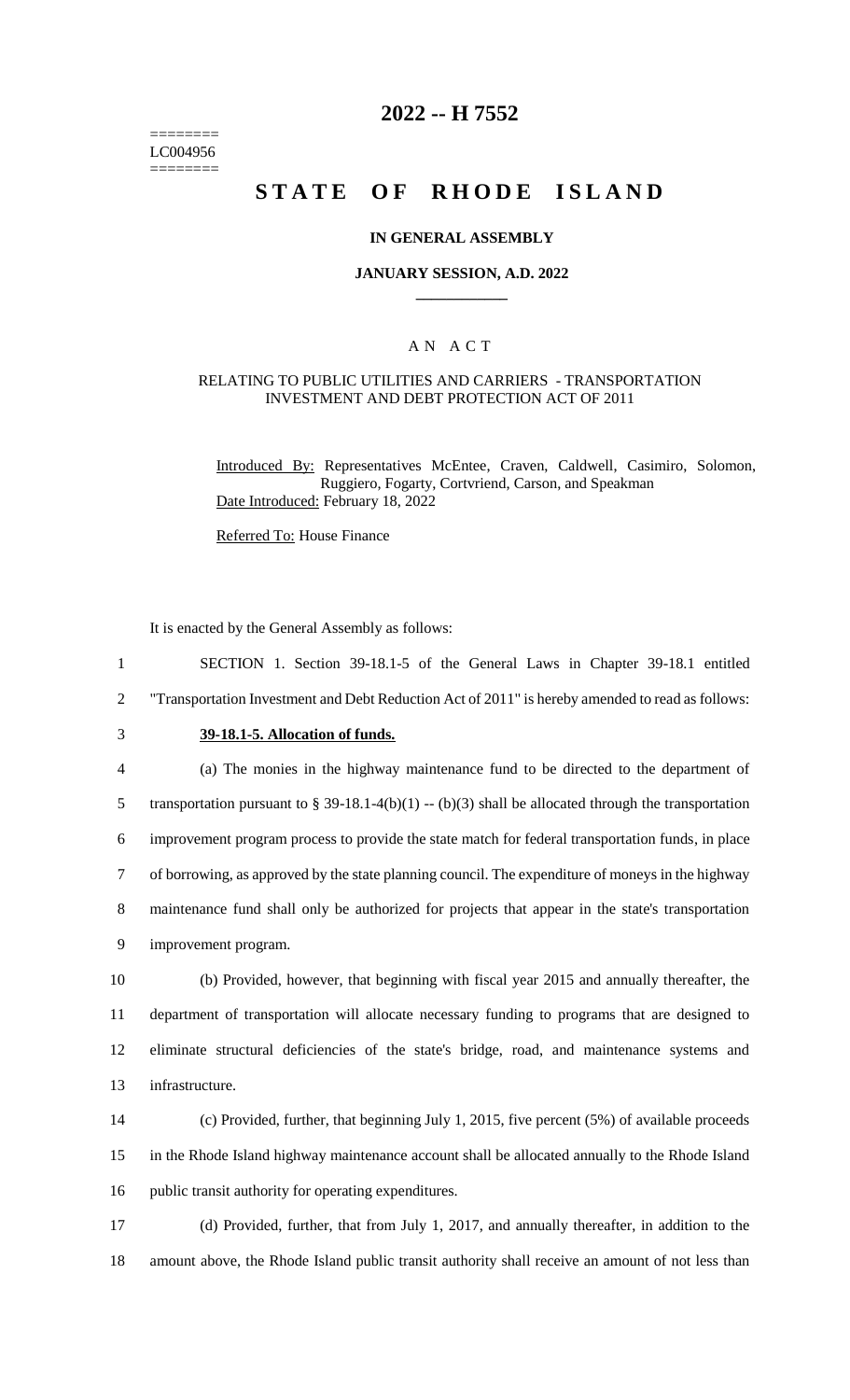five million dollars (\$5,000,000) each fiscal year, except for the period July 1, 2019, through June 2 30, 2022, during which such amount or a portion thereof may come from federal coronavirus relief funds.

 (e) Provided, further, that the Rhode Island public transit authority shall convene a coordinating council consisting of those state agencies responsible for meeting the needs of low- income seniors and persons with disabilities, along with those stakeholders that the authority deems appropriate and are necessary to inform, develop, and implement the federally required coordinated public transit human services transportation plan.

 (1) The council shall develop, as part of the state's federally required plan, recommendations for the appropriate and sustainable funding of the free-fare program for low- income seniors and persons with disabilities, while maximizing the use of federal funds available to support the transportation needs of this population. The council shall report these recommendations to the governor, the speaker of the house of representatives, and the president of the senate no later than November 1, 2018.

(2) The council shall develop a pilot program designed to address the needs of individuals

whose disability prevents independent use of the fixed route system and who do not fall within the

17 three quarter (3/4) of mile of a fixed route as required for ADA paratransit services. The council

18 shall implement the pilot program no later than January 1, 2023.

SECTION 2. This act shall take effect upon passage.

======== LC004956 ========